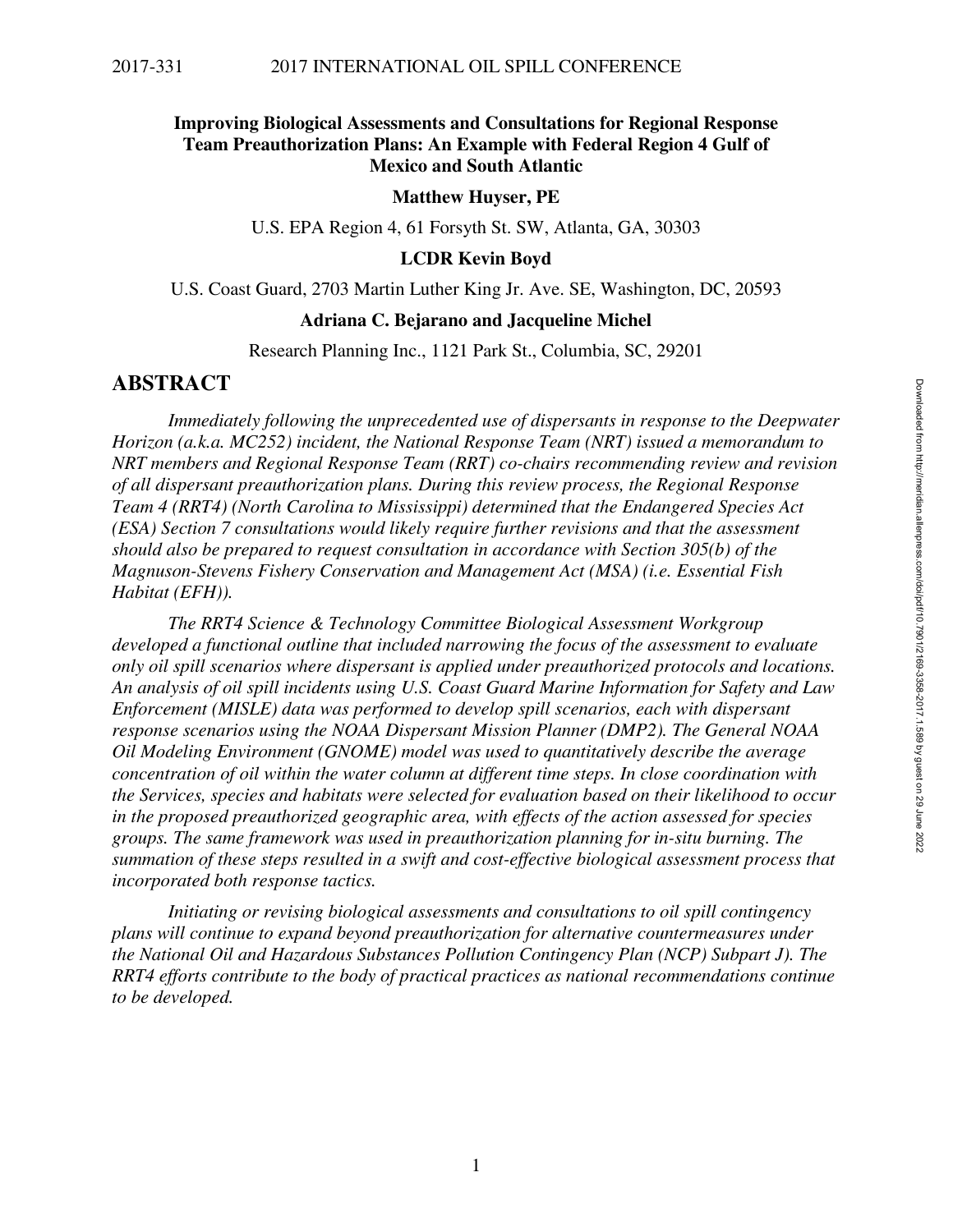## **INTRODUCTION**

### *INITIATION OF CONSULTATION*

On December 16, 2010, following the unprecedented use of dispersants in response to the Deepwater Horizon (DWH) incident (a.k.a. MC252), the National Response Team (NRT) issued a memorandum(Tulis & Caplis, 2010) to NRT members and Regional Response Team (RRT) co-chairs requesting review and revision of all dispersant preauthorization plans. Federal Region 4 RRT (RRT4), which covers federal waters from North Carolina to Mississippi, immediately responded by reviewing its dispersant use plan and determined that revisions were necessary to: 1) clarify that preauthorization would be limited to surface application methods; 2) revise the consultations for Endangered Species Act (ESA) Section 7 (16 U.S.C. § 1536) to include new species; 3) prepare for request consultation under Section 305(b) of the Magnuson-Stevens Fishery Conservation and Management Act (MSA) (16 U.S.C. §1855) for the protection of Essential Fish Habitats (EFH); and 4) include new effects information related to the species and habitats of interest. Representatives from both RRT4 and Federal Region 6 RRT (RRT6) in collaboration with National Oceanic and Atmospheric Administration (NOAA) National Marine Fisheries Service (NMFS) and the U.S. Fish and Wildlife Service (USFWS) agreed that updates to the consultations would be necessary, and that both of the existing RRT4 and RRT6 dispersant preauthorization plans and their corresponding consultations could be considered valid and operable until revisions could be finalized.

ESA Section 7, as amended, requires that Federal agencies confer with the Department of Interior and/or Department of Commerce for actions which may jeopardize listed or proposed species or critical habitats. It is the responsibility of the agency to prepare a Biological Assessment (BA) if listed or proposed species may be present in the action area. The applicability of and procedures for meeting ESA Section 7 consultation requirements (set forth in 50 CFR Part 402) in RRT and Area Committee Plans were best described in a 2001 Memorandum of Agreement (MOA) between the U.S. Coast Guard (USCG), the U.S. Environmental Protection Agency (USEPA), DOI, USFW), and NOAA) (USCG et al., 2001). Responsibilities and timeframes for meeting consultation objectives were described within the 2001 MOA and shared between both the action agency and the Services (USFWS and NMFS).

### *HISTORY OF CONSULTAION IN RRT4*

The initial RRT4 preauthorization plans for *in-situ* burning and dispersant use became effective in 1995 and 1996, respectively. The BAs for these plans were prepared in a joint effort both by the RRT4 Response and Technology Committee Dispersant Workgroup and assisting participants from NMFS and USFWS. The assessments addressed the status of species and effects of physically dispersed oil regarding relevant species for the jurisdiction of each Service agency. Most federally listed species within Federal Region 4 were determined to rarely occur within the proposed Action Area (where *in-situ* burning or dispersant would be pre-authorized) while sea turtles and cetaceans were identified as present seasonally within the *action area*. Any potential impacts due to burning were determined to be minor and temporary and generally beneficial due to reduced overall operational activities relating to the response. Potential impacts due to dispersants were evaluated according to direct contact with chemically dispersed oil as well as ingestion, prey contamination, and prey abundance. Impacts of chemically dispersed oil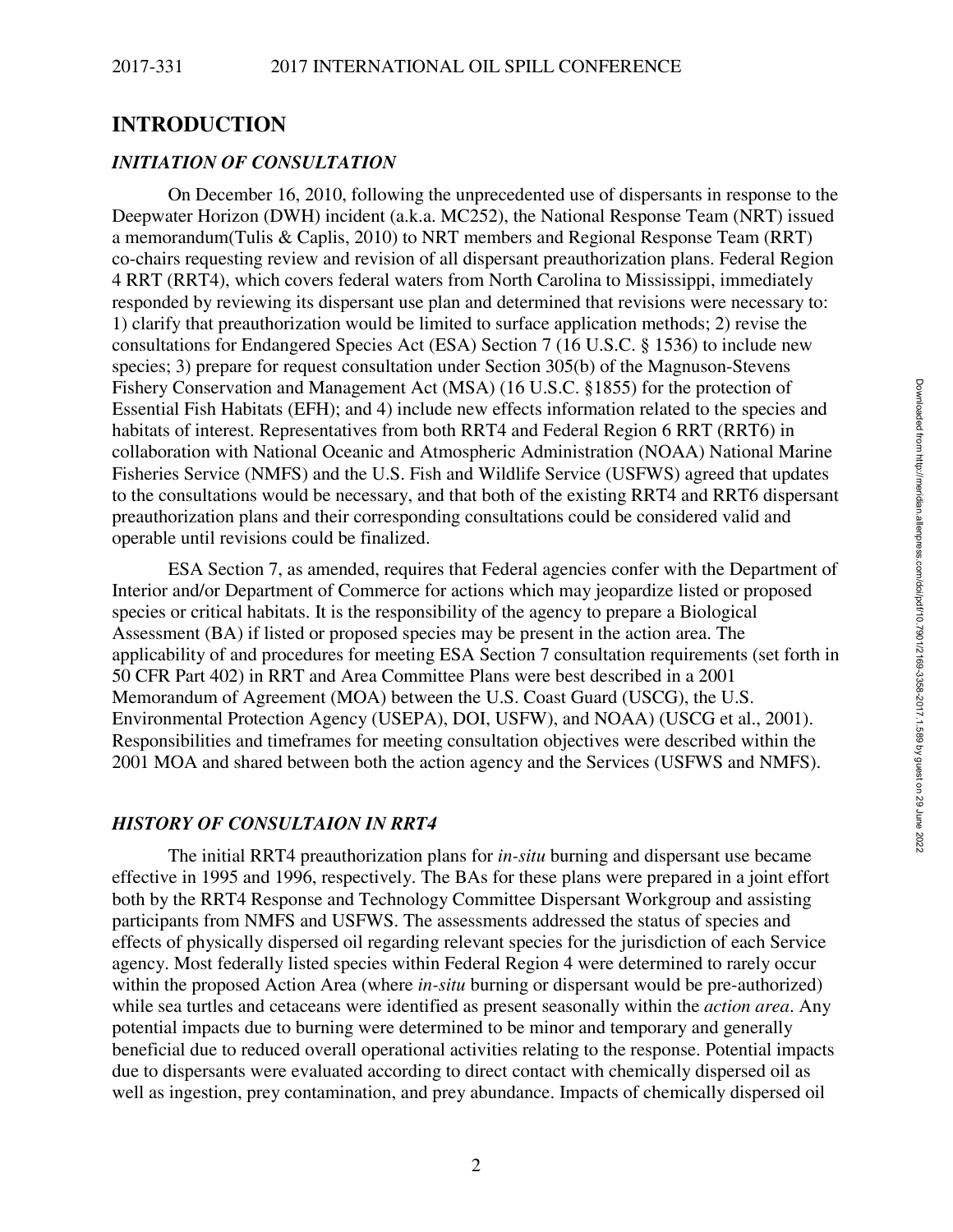to specific listed species were addressed based on information regarding a general exposure pathways and similar biota.

NMFS concurred with the findings of the BA that the proposed policy for preauthorization of *in-situ* burning and dispersant use was unlikely to adversely affect endangered or threatened species. USFWS found the BA sufficiently supported that the action would not likely adversely affect listed species and concurred with this determination.

# **DEVELOPING THE BIOLOGICAL ASSESSMENT**

## *APPROACH TO BIOLOGICAL ASSESSMENT*

RRT4 was not the first RRT to complete updates to its Dispersant Use Plan (DUP) and *In-Situ* Burn Plan (ISBP). RRT9 completed a comprehensive BA for their DUP-, RRT10 completed a BA for a unified oil and hazardous substances response plan for Alaska, and the Caribbean RRT completed a unified BA for their DUP and ISBP, similar to the approach intended by the 2001 MOA(USCG et al., 2001).

RRT4 approach to consulting on its plan(s) is similar to other regions in three areas:

- A Biological Assessment is utilized as opposed to the "Planning Template" (USCG et al., 2001). Key features and components of BAs from other regions were incorporated into the RRT4 BA although the content was uniquely developed due to geographic differences;
- Assistance and guidance was provided by the Services but primary authorship of the BA was left to a team composed of USCG, USEPA, and USCG's contractor: Research Planning, Inc. (RPI); and,
- RRT4 opted to incorporate both consultation on the DUP and ISBP in a single BA, which streamlined the overall workload.

However, the RRT4 approach to consulting differs from other regions in three key areas:

- Spill scenarios are utilized to provide context for geographic footprint of the impacted area, capability to deploy countermeasures
- Detailed discussions on the toxicity of the dispersed or burned oil are included to support effects determinations and to recommend protective measures; and,
- Assessment of the action is evaluated against EFHs and consultation is requested under Section 305(b) of the Magnuson-Stevens Fishery Conservation and Management Act (MSA) (16 U.S.C. §1855)

The team also evaluated whether the BA would provide a comparative analysis of dispersant or *in-situ* burning use on an oil spill versus physical removal or even versus no action. Since the established role of a BA is to measure the effect of an action that will occur, the team determined that evaluation of whether to utilize dispersants or *in-situ* burning on an oil spill should be consigned to their respective plans. RRT4's BA is therefore designed to assume that application of dispersants or *in-situ* burning has already been implemented within preauthorized parameters.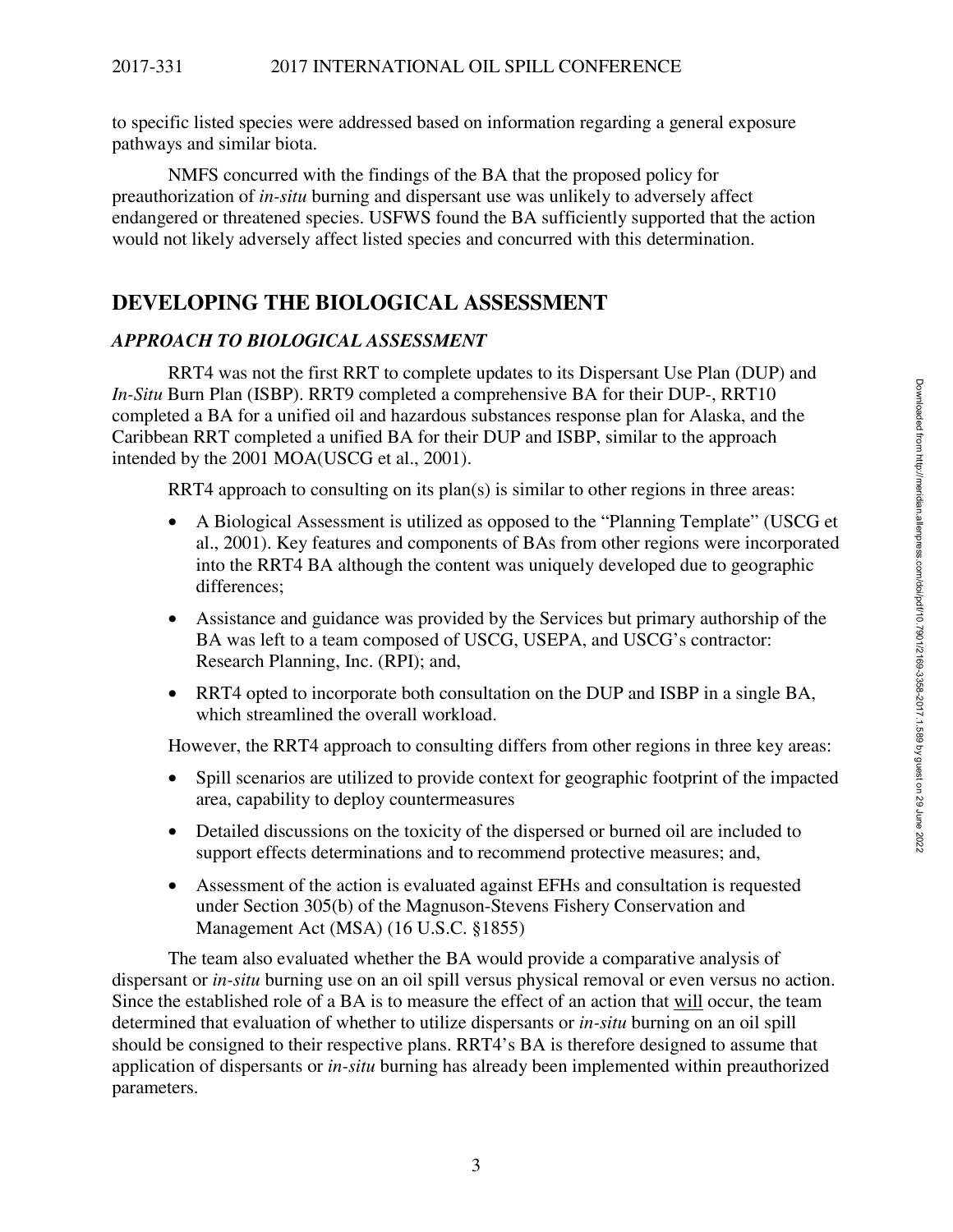## *RRT4 DISPERSANT AND IN-SITU BURN PLANS*

The RRT4 preauthorization plans for both dispersants and *in-situ* burning contain restrictions that define both circumstances and controls under which preauthorized use is permitted. The most obvious restriction is a geographical boundary that defines the preauthorized versus non-preauthorized areas; these are referred to as the *Green Zone* and the *Yellow Zone* respectively. Both the RRT4 DUP and ISBP contain identical language defining the boundaries of these zones:

The *Green Zone* consists of all offshore waters within Federal Region 4 for which all of the following conditions apply:

- The waters are not classified as a *Yellow Zone* in the plan;
- The waters are at least 3 nautical miles (nm) seaward of any shoreline (and is 9 nm from Florida's Gulf Coastline) and are within the United States' Exclusive Economic Zone (EEZ); and,
- The waters are beyond the 30-foot (ft) isobath (approximately 10 meters [m] or 5 fathoms [ftm]).

The *Yellow Zone* consists of all areas within Federal Region 4 for which any of the following conditions apply:

- The area is under special management jurisdiction. This includes any waters designated as marine reserves, state parks, National Marine Sanctuaries, National or State Wildlife Refuges, or units of the National Park Service;
- The area is under state jurisdiction;
- The area is within 3 nm of a shoreline (or is within 9 nm from the Florida Gulf Coastline);
- The waters are within the 30-foot isobaths (approximately 10 m or 5 ftm); and,
- The waters are in mangrove or coastal wetland ecosystems, or directly over living coral communities or hard bottom communities. Coastal wetlands include submerged algal beds and submerged sea grass beds.

The constructs of the *Green Zone* and *Yellow Zone* have existed within RRT4 plans since their inception and the basic boundary of remaining outside state jurisdictional waters and special management areas is largely unchanged. However, the inclusion of all proposed and designated Critical Habitats as part of the *Yellow Zone* was reconsidered following the 2014 designation of Loggerhead Sea Turtle Critical Habitat (79 FR 39856) for *Sargassum* habitat in the Atlantic Ocean (LOGG-S-1) and Gulf of Mexico (LOGG-S-2). These two critical habitat units include the majority of the *Green Zone* described by the RRT4 DUP and ISBP. Because (1) inclusion of these units with all relevant critical habitats would render the effectiveness of each plan obsolete; and (2) exclusion of these particular units from protection would leave the loggerhead sea turtle vulnerable in the event of a preauthorized action, an alternative solution was proposed by the RRT4 Science & Technology Committee. Each plan calls for a special Emergency Consultation with the NMFS prior to preauthorized use of dispersants or *in-situ*  burning within areas of the *Green Zone* that are also one of eight critical habitats (six for the loggerhead sea turtle, one for the North Atlantic right whale, and one for elkhorn and staghorn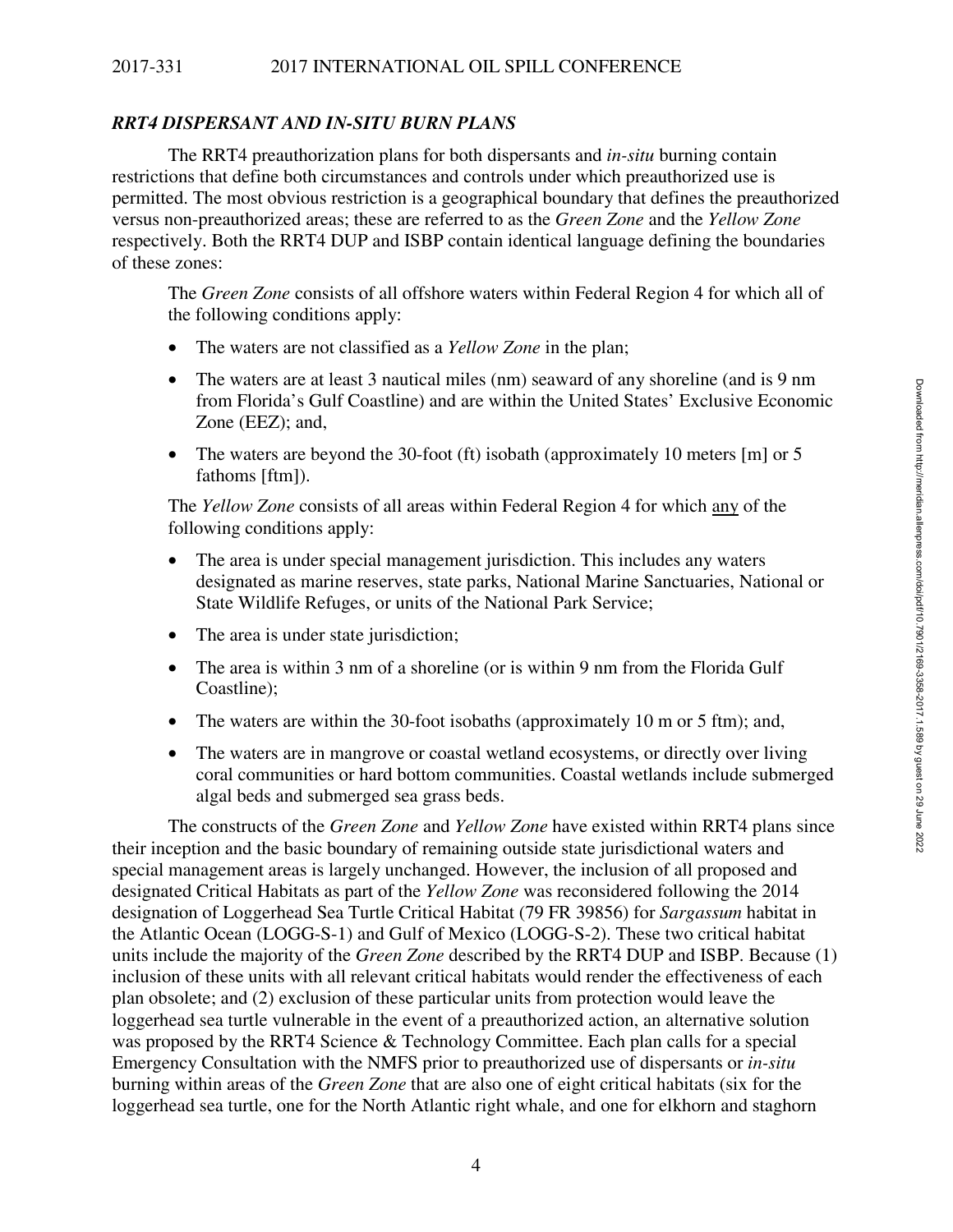corals). The special consultation will focus on the risk of the activity to that particular habitat and the presence of the species it is intended to protect.

#### *SPILL RESPONSE SCENARIOS*

An inherent limitation in response planning is the difficulty in accounting for all possible variables which contribute to each unique event. Even worst-case discharge (WCD) estimates are limited in foretelling the circumstances and consequences with any precision. The 2011 Incident Specific Preparedness Review team report on the BP Deepwater Horizon Spill (Rufe et al., 2011) noted that

*"Even though the release rate was less than planned for [WCD of 250,000 barrels of oil per day in the submitted Oil Spill Response Plan (OSRP) versus approximately 53,000 to 62,000 barrels per day during the event (USCG, 2011)] the duration of the event strained resources to a degree not contemplated by any of the plans designed to address an event of this type."* 

This inherent limitation may sufficiently justify avoiding utilization of scenarios in building a response plan with the intention that the plan will be able to accommodate events not yet considered. Since one objective of a BA is to assess the potential effects on protected resources resulting from an action, spill scenarios were used within the BA to illustrate quantifiable chemical toxicity from dispersed oil under preauthorized circumstances. The potential effects on species and habitats can then be more clearly assessed, while acknowledging the limitation of estimated values.

Analysis was done on the types of oil found in bulk quantities within Federal Region 4, the containment, transportation, or production units related to that oil, and the history of spill events throughout the region. Two initial boundaries were placed on the scope of this analysis. First, spill sources from land-based units were excluded since these discharges would be unlikely to reach the designated *Green Zone* for preauthorized use of dispersants or *in-situ* burning. Second, spills originating outside of Federal Region 4 were not considered since the plan governing preauthorized use of dispersants or *in-situ* burning on such a response would lie with the adjacent Federal Region or Area Committee.

Data on individual discharge incidents within USCG District 5, 7, and 8 were obtained from the USCG Marine Information for Safety and Law Enforcement (MISLE) (USCG, 2015), and analyzed for counts and cumulative volumes by spill size, counts and cumulative volumes by oil type, locations in the *Yellow Zone* versus *Green Zone*, and time of year for spill events (Figure 1).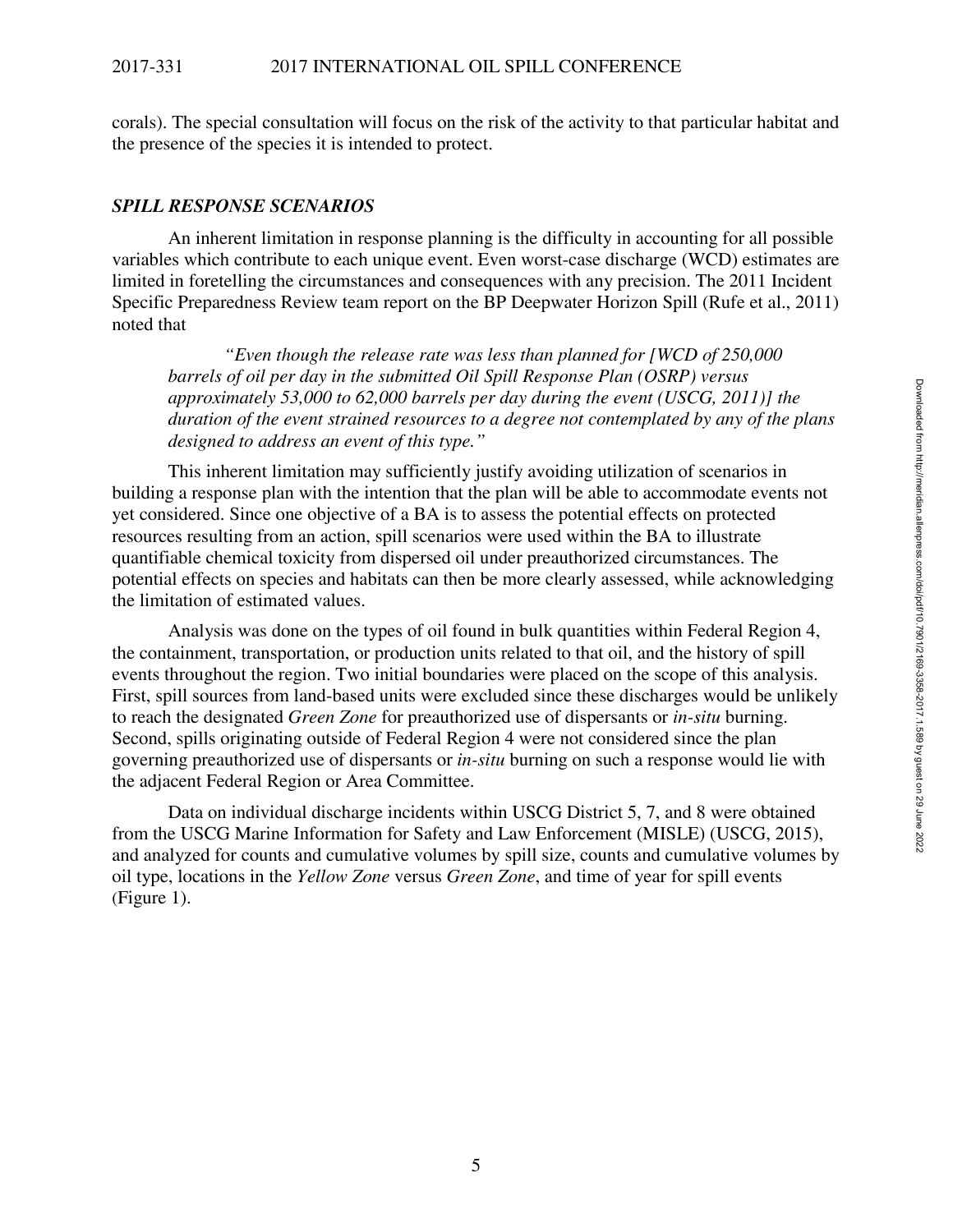

**Figure 1. Example for geospatial plot of location and spill volume between incidents originating in the**  *Yellow Zone* **and the** *Green Zone* **using data obtained from U.S. Coast Guard's MISLE database**

Additional sources of information included oil discharge incidents from the USCG 2012 Spill/Release Compendium (USCG, 2012), import and production information on crude oil and petroleum products from the U.S. Energy Information Administration (U.S. EIA, 2015), and transportation information related to oil and petroleum products from the U.S. Army Corps of Engineers Waterborne Commerce Statistics Center (U.S. Army Corps of Engineers, 2013). Because preauthorization for dispersant and *in-situ* burning is limited to areas outside state jurisdictional waters, spill events and commodity movements in deepwater routes were evaluated for high concentrations of activity.

Offshore production facilities were evaluated with Bureau of Safety and Environmental Health (BSEE) data which in 2015 (BSEE, 2015) reported nine active OSRPs for offshore production facilities in Federal Region 4, three of which are primarily designed for natural gas production. The six crude production facilities are located on average 92 mi offshore, with the closest facility at 75 mi, and (according to the OSRPs on file) are more likely to impact Plaquemines, Louisiana than Federal Region 4.

## *DISPERSANT MISSION PLANNER*

Four locations and two oil types were selected for scenarios within the *Green Zone* of Federal Region 4. The scenarios are intentionally distributed across the geographical breadth of the region: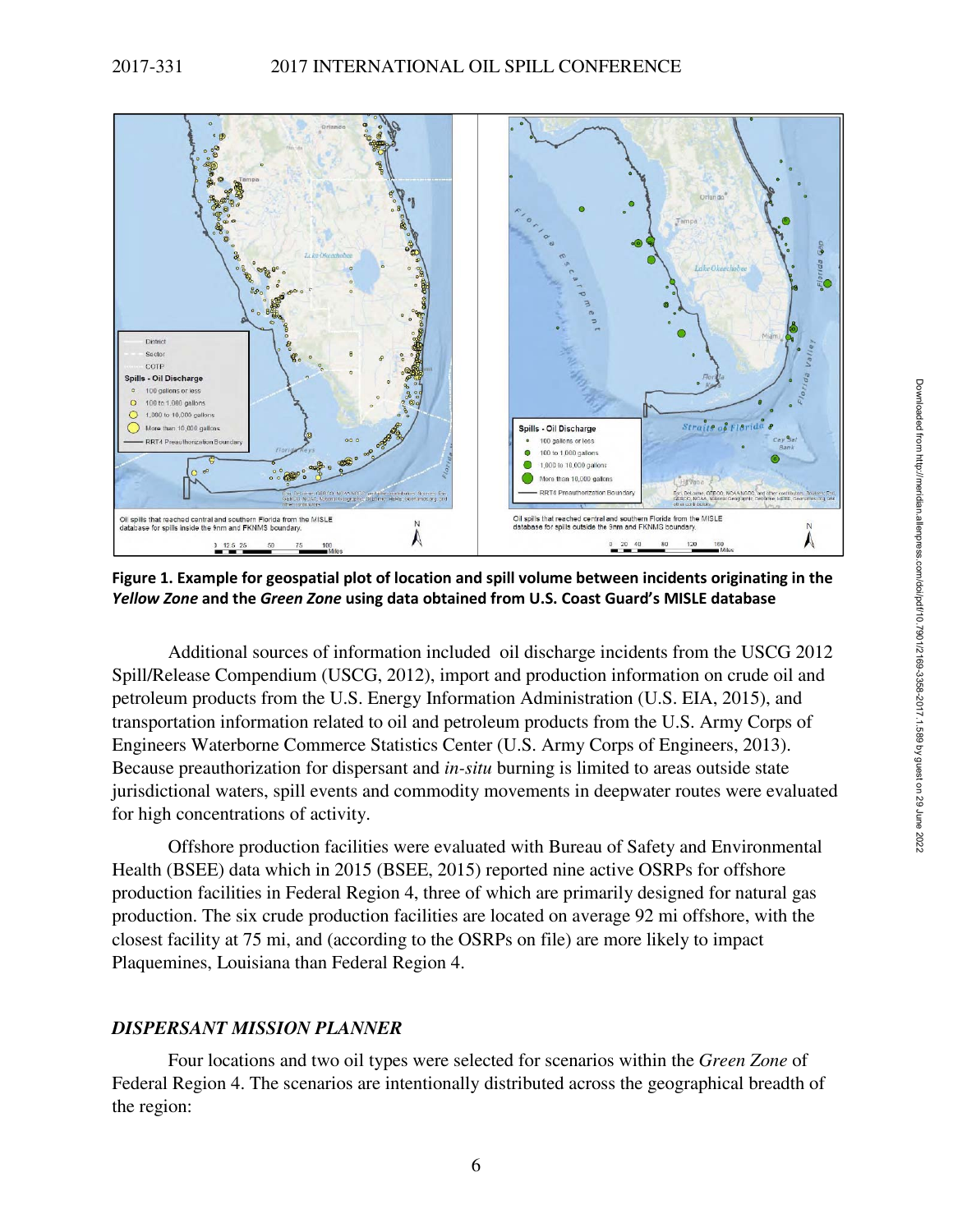- 1) A scenario involving heavy crude oil offshore from Mississippi was used to represent commerce relating to refineries in Mississippi and Alabama and production within the Gulf of Mexico;
- 2) A scenario involving heavy crude further offshore from North Carolina was used to encompass the mid-Atlantic states and represents oil commerce from foreign imports to refineries in the northeast United States;
- 3) A scenario involving No. 6 fuel oil near Tampa Bay and Savannah and Charleston was used to represent fuel oil commerce activity near the busiest locations for this material;
- 4) A scenario involving No. 6 fuel oil near Key West was used to encompass the southern extent of the region and represented the high density of fuel oil being transported around the Florida peninsula enroute to east coast harbors.

In determining the potential spill volume for scenarios in Federal Region 4, consideration was given to the Oil or Hazardous Material Pollution Prevention Regulation for Vessels Tank Vessel Response Plans (TVRP) for Oil (33 CFR §155.1010-1070), which provides a definition for Maximum Most Probable Discharge (MMPD) and WCD (33 CFR §155.1020). Scenarios for crude oil were assumed to occur in self-propelled tanker ships and assigned a discharge volume of 1 million gallons, which is more than the MMPD but is less than the WCD. One million gallons reflects the severity of the incident and the potential spill volume. Scenarios for No. 6 fuel oil were assumed to occur in deep draft tank barges and assigned a discharge volume of 100,000 gallons which is concurrent with the MMPD value.

Dispersant Use Scenarios were evaluated using the NOAA Dispersant Mission Planner (DMP2) (NOAA, 2009) and recently updated dispersant capability and stockpile status information updated based on direct phone calls to Oil Spill Removal Organizations. During the evaluation period, COREXIT EC9500A was the only dispersant readily available in sufficient quantities near Federal Region 4 and Marine Spill Response Corporation was identified as having the closest resources staged near the proposed scenario locations. Standard dispersant to oil ratios (1:20) and dispersant application rates (5 gal/acre) were used but a higher application rate (10 gal/acre) was added to consider difficult dispersant scenarios under high viscosity conditions. The maximum treated oil capability exceeded the discharge volume in two of the five scenarios, meaning that the entire discharge from those scenarios could be dispersed inside the 12-hour operational period, if deemed necessary.

With the consideration of two application rates, two versions of each scenario were effectively generated and evaluated. Geographical distances for the discharge and response locations based on deepwater transportation routes and "cascade" dispersant staging areas. Calculated operating hours ranged from 12 hours in the Mississippi scenario to 8 hours in the North Carolina scenario (due to mobilization distance and cascade distances). Maximum dispersant delivered ranged from 22,750 gallons in the Mississippi high application rate scenario to 2,550 gallons in the Atlantic fuel oil low application rate scenario.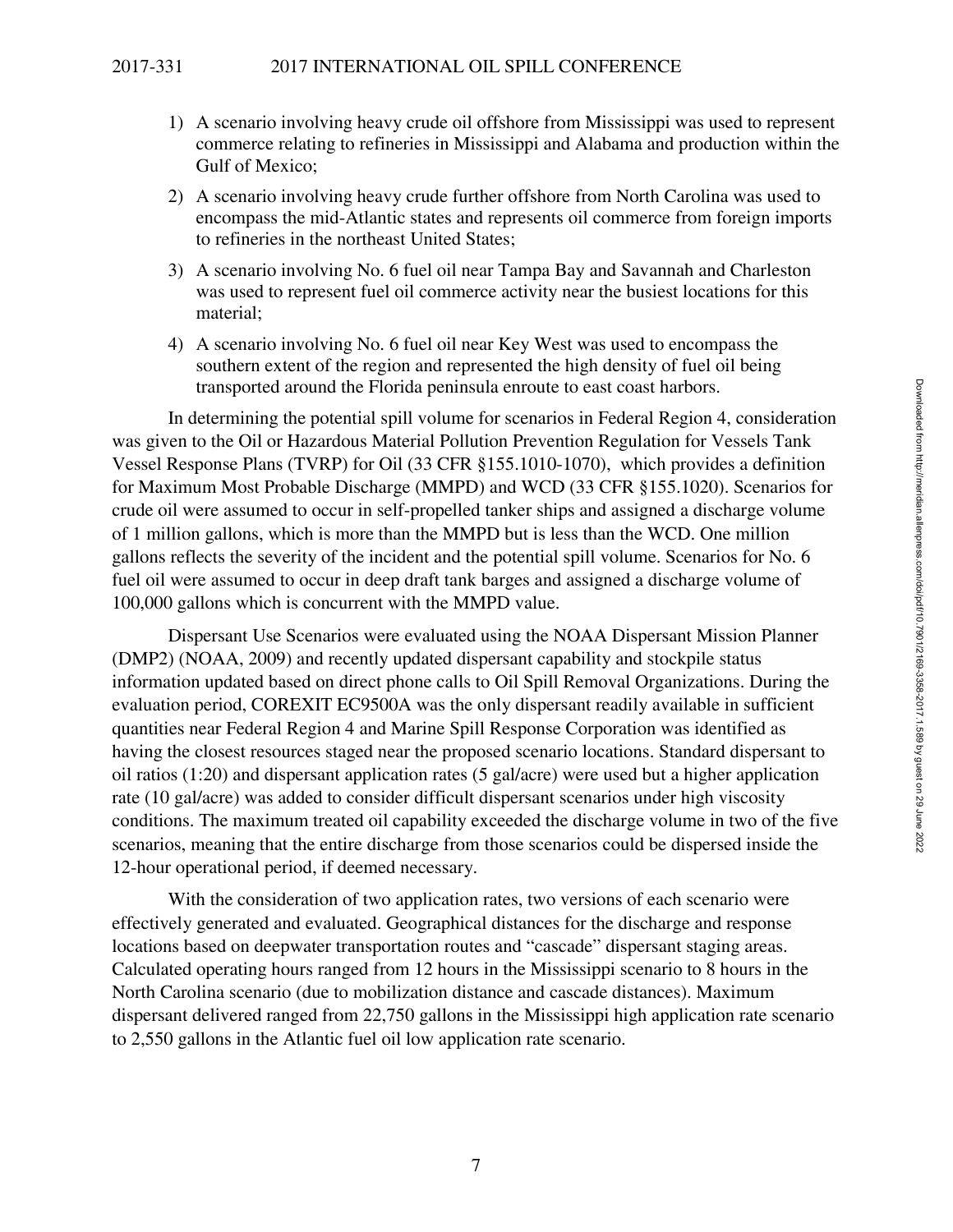#### *GENERAL NOAA OIL MODELING ENVIRONMENT (GNOME)*

Maximum most probable non-continuous discharge volumes from spill scenarios were used to estimate environmental concentrations of oil (as total petroleum hydrocarbons; TPH). Model outputs were generated using the General NOAA Oil Modeling Environment (GNOME) (NOAA/ERD, 2013), a model that estimates the trajectory and spreading of oil and generates trajectory outputs based on horizontal and vertical mixing (i.e., local hydrodynamics, water column turbulence) (Beegle-Krause, 2001; Simecek-Beatty, C., & Lehr, 2002). Because GNOME incorporates oil-specific fate and behavior information (e.g., evaporation, dispersion) from an oil weathering model (Automated Data Inquiry for Oil Spills, ADIOS2) (Lehr, Jones, Evans, Simecek-Beatty, & Overstreet, 2002), oil trajectories can be used to quantitatively describe the average concentration of oil within the water column. Estimated oil concentrations from GNOME were compared to time-varying hazard concentrations (reported as TPH) derived from species sensitivity distributions  $(SSDs<sup>1</sup>)$  (Bejarano & Mearns, 2015). SSDs were derived for several exposure durations and used to estimate the  $5<sup>th</sup>$  percentile hazard concentrations  $(HCS<sup>2</sup>)$  (Bejarano & Mearns, 2015). HC5s were then used to estimate time-varying HC5 values via regression analysis, producing a function that allows for the estimation of time-varying HC5 values (Bejarano & Mearns, 2015). Six-hour HC5 values averages were then compared to the environmental concentrations of oil for each of the maximum most probable non-continuous spill scenarios in the Gulf and Atlantic regions to generate quantitative metrics of potential impacts to aquatic organisms.

Model parameters were set when appropriate, to worst-case conditions generating conservative estimates of oil concentrations in the water column. GNOME outputs were interpreted relative to aquatic organisms entrained within the moving water mass containing the chemically dispersed oil (e.g., fish embryos, plankton), and relative to slow moving and sessile benthic organisms exposed to a passing water mass containing the chemically dispersed oil (e.g., corals, benthic fauna). While comparisons are made relative HC5 values derived from empirical toxicity data, these HC5 values may not be necessarily protective of all aquatic organisms, and particularly of those known to be sensitive to stressors (e.g., coral eggs and larvae, early life stages of fish). In all cases, estimated oil concentrations in the water column peak immediately after dispersant use (12 hours post-spill) with concentrations rapidly declining during the simulation period (120 hours). Although under all maximum most probable scenarios oil concentrations are elevated during the first 24-48 hours, exceedances of the time-varying HC5 values for organisms entrained within the water column and traveling with the plume generally occur later during the simulations  $(\geq 60$  hours) (Table 1).

l

<sup>&</sup>lt;sup>1</sup> SSDs are cumulative distributions of toxicity data allowing for comparisons of the sensitivities of aquatic species to the same chemical.

<sup>&</sup>lt;sup>2</sup> The HC5, or 5th percentile hazard concertation refers to the concentration that is assumed to be protective of 95% of all the species in the SSD.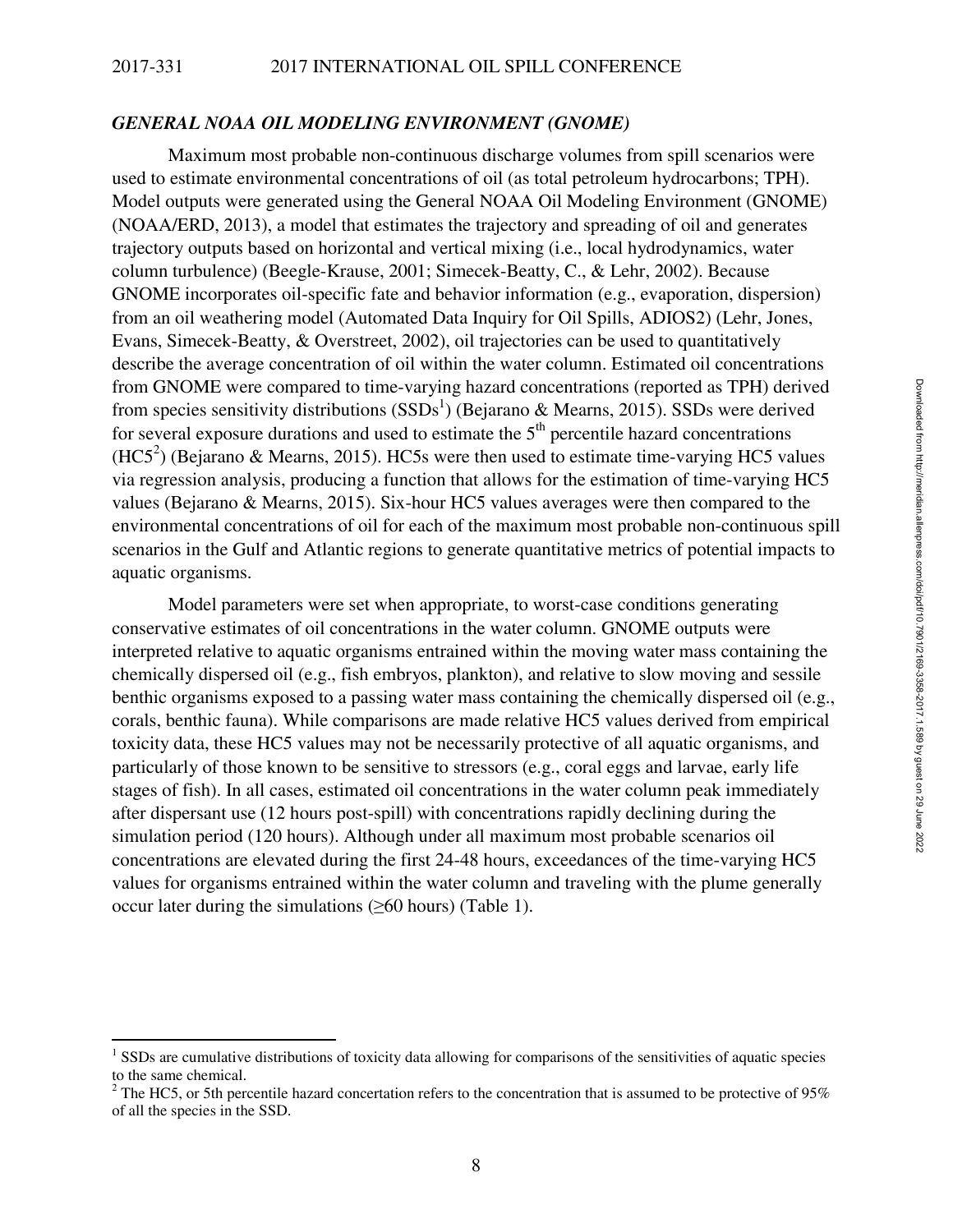| <b>Oil Type</b>                   | <b>Region</b> | <b>Treated</b><br>Oil<br>Volume<br>(gal) |                                                                                                               | <b>Entrained organisms</b>              | <b>Sessile organisms</b>                                                 |                                                                                                                         |                                                          |                                                   |
|-----------------------------------|---------------|------------------------------------------|---------------------------------------------------------------------------------------------------------------|-----------------------------------------|--------------------------------------------------------------------------|-------------------------------------------------------------------------------------------------------------------------|----------------------------------------------------------|---------------------------------------------------|
|                                   |               |                                          | Average (min-max)<br>oil concentration in<br>the water mass<br>(mg/L) over entire<br>the simulation<br>period | Time to HC5<br><b>Exceedance</b><br>(h) | <b>Total</b><br>area<br>above<br>HC5s<br>(km <sup>2</sup> ) <sup>3</sup> | Average (min-max)<br>oil concentration in<br>the passing water<br>mass $(mg/L)$ over<br>the entire simulation<br>period | <b>Time to</b><br>HC5<br><b>Exceedance</b><br><b>(h)</b> | <b>Total</b><br>area<br>above<br>HC5s<br>$(km^2)$ |
| API 12.3<br>(No. 6)<br>Fuel Oil)  | Gulf          | 203,000                                  | $0.87(0.25-3.06)$                                                                                             | 84                                      | 28                                                                       | $1.12(0.04-1.89)$                                                                                                       | None                                                     | $\overline{0}$                                    |
|                                   |               | 259,980                                  | $1.12(0.32-3.92)$                                                                                             | 78                                      | 29                                                                       | $1.43(0.05-2.43)$                                                                                                       | None                                                     | $\mathbf{0}$                                      |
|                                   |               | 260,000                                  | $1.12(0.32-3.92)$                                                                                             | 78                                      | 29                                                                       | $1.43(0.05-2.43)$                                                                                                       | None                                                     | $\overline{0}$                                    |
|                                   |               | 324,996                                  | $1.40(0.40-4.90)$                                                                                             | 60                                      | 30                                                                       | $1.79(0.06-3.03)$                                                                                                       | None                                                     | $\overline{0}$                                    |
|                                   | Atlantic      | 51,000                                   | $0.22(0.06-0.77)$                                                                                             | >120                                    | 11                                                                       | $0.28(0.01 - 0.48)$                                                                                                     | None                                                     | $\overline{0}$                                    |
|                                   |               | 59,514                                   | $0.26(0.07-0.90)$                                                                                             | >120                                    | 12                                                                       | $0.33(0.01-0.56)$                                                                                                       | None                                                     | $\Omega$                                          |
| <b>API 17</b><br>(Heavy<br>Crude) | Gulf          | 390,000                                  | $1.56(0.72 - 5.34)$                                                                                           | $54^3$                                  | 28                                                                       | $2.48(0.19-4.89)$                                                                                                       | None <sup>4</sup>                                        | $\overline{0}$                                    |
|                                   |               | 454,986                                  | $1.83(0.84-6.23)$                                                                                             | $60^3$                                  | 29                                                                       | $2.89(0.22 - 5.71)$                                                                                                     | None                                                     | $\overline{0}$                                    |
|                                   | Atlantic      | 195,000                                  | $0.78(0.36-2.67)$                                                                                             | 84                                      | 24                                                                       | $1.24(0.10-2.45)$                                                                                                       | None                                                     | $\overline{0}$                                    |
|                                   |               | 195,006                                  | $0.78(0.36-2.67)$                                                                                             | 84                                      | 24                                                                       | $1.24(0.10-2.45)$                                                                                                       | None                                                     | $\overline{0}$                                    |

**Table 1. Summary of the maximum most probable non-continuous oil spill scenarios in the Gulf and Atlantic regions. Oil concentrations are reported as TPH.**

<sup>&</sup>lt;sup>3</sup> Areas are conservative given upward rounding of oil concentrations for ease of area calculations; 2 Within the immediate vicinity of the point of dispersant application, which is the area expected to have the greatest concentrations of oil for the entire simulation period; 3 A first exceedance occurs immediately after dispersant application, with concentrations falling below the HC5 value within <1 h; 4 An exceedance occurs immediately after dispersant application, with concentrations falling below the HC5 value within <1 h.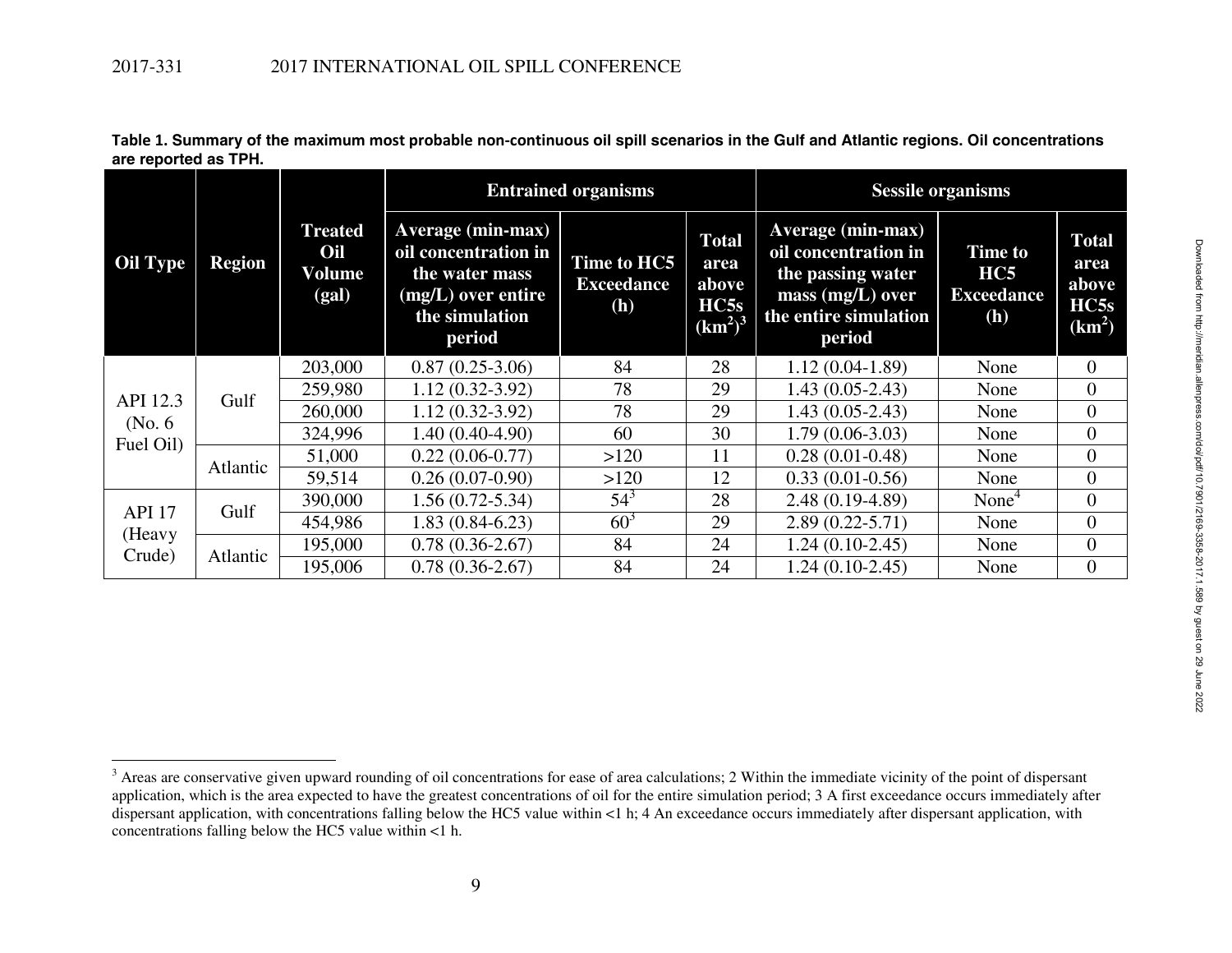In all cases, oil concentrations in the passing water mass at point locations followed a rapid increase and decline in concentrations to background levels, with exposures lasting approximately 14 hours. Exceedances of the time-varying HC5 values for slow moving or sessile organisms are only noted for the larger heavy crude oil spill scenario in the Gulf Region, with exceedances lasting approximately 1 hour (Table 1).

Conservative and likely overestimated areas exceeding HC5s changed as a function of spill duration, consistent with the dilution and expansion of the chemically dispersed oil water mass over time. The maximum area above thresholds across all scenarios do not exceed 5  $\text{km}^2$  at the beginning of the oil treatment with dispersants or 30  $km<sup>2</sup>$  at the end of the entire simulation period.

## **KEY ELEMENTS OF THE BIOLOGICAL ASSESSMENT**

#### *STATUS OF SPECIES AND HABITATS*

A critical component of the BA is the identification of listed and proposed threatened or endangered species under the ESA, including any designated critical habitats, and essential fish habitats within the preauthorized area for the potential aerial or surface application of dispersants. The *Green Zone* was considered the Action Area<sup>4</sup> for the purposes of this BA; only species occurring or expected to occur within the *Green Zone* were considered and only those critical habitats within the *Green Zone* were included. Species are organized by jurisdiction under NMFS or USFWS. Essential Fish Habitats (EFH) are organized by South Atlantic Fisheries Management Council (SAFMC) and Gulf of Mexico Fisheries Management Council (GMFMC) jurisdictions.

For each species, critical habitat, and EFH found within the Green Zone, a standardized informational sheet is provided (Figure 2). The sheet includes (as applicable): names, listing status, federal register reference, photo, appearance description, diet, population information, distribution map, list of threats, description of habitat and migration, list of USCG Sectors in which the resource occurs, and essential information hyperlinks. These forms can be easily modified to update information and can be incorporated into incident specific plans as-needed.

<sup>&</sup>lt;sup>4</sup> Action Area - all areas to be affected directly or indirectly by the Proposed Federal Action and not merely the immediate area involved in the action. 50 CFR §402.02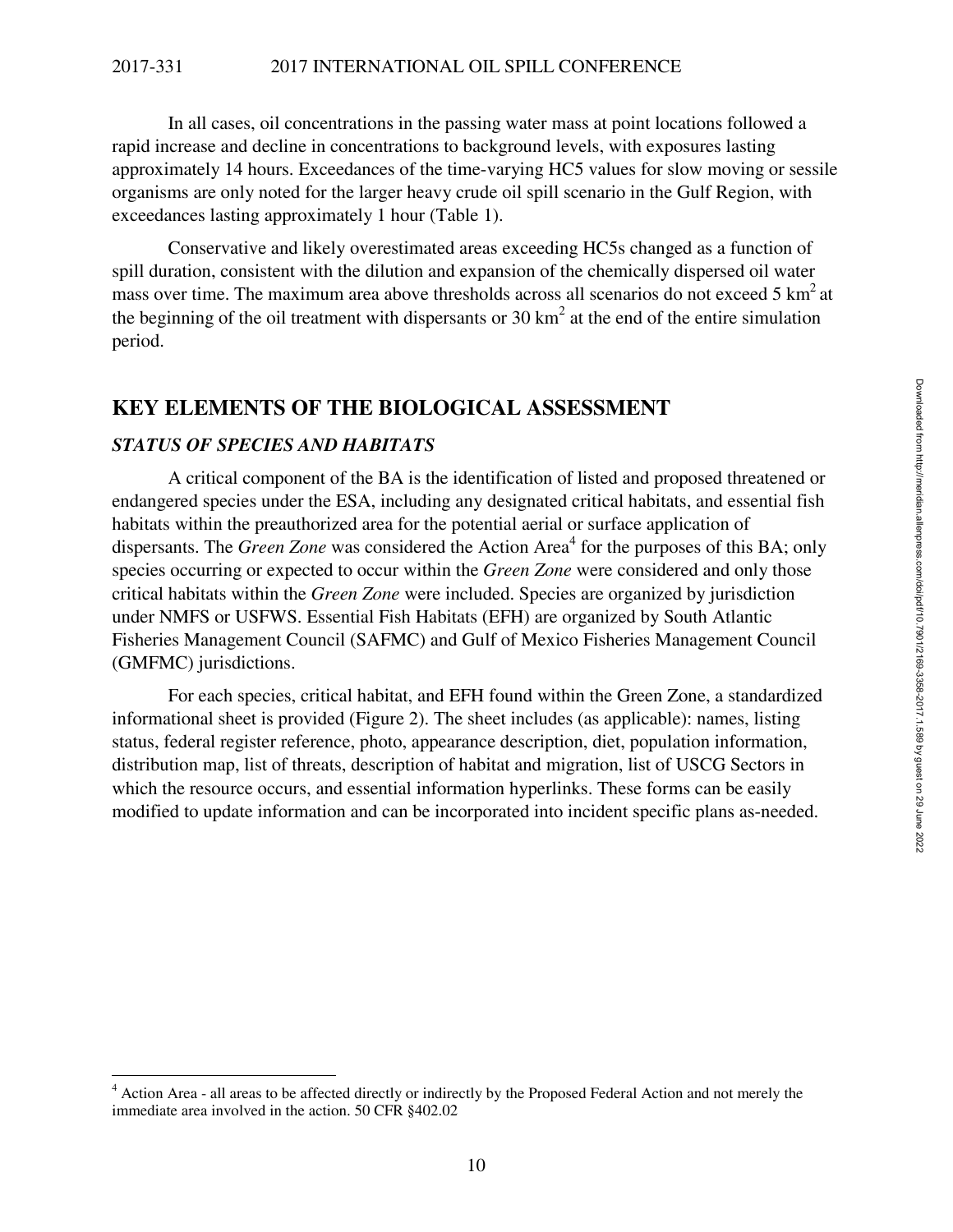

**Figure 2. Representative example of the standardized information sheets used as part of the RRT4 BA.** 

Based on NMFS recommendations, EFH types or features were defined within the geographic ranges of each Fishery Management Council. Although their features are often similar, the SAFMC and GMFMC utilize differing titles and descriptions for habitats. The biological assessment therefore separates the analysis of the management councils - resulting in language that appears repetitive but is more functional during a response or when updating the document.

## *ENVIRONMENTAL BASELINE*

The environmental baseline is a description of existing conditions that are related to the Federal Action, the Action Area (*Green Zone*), and the species and habitats therein, that may add or alleviate certain stressors on listed species, critical habitats or EFH. For this assessment, the following conditions were identified and described:

- Oil Production & Transportation
- Maritime Transportation & Port Expansion
- Pollution & Environmental Toxicants
- Invasive Species
- Habitat Degradation
- Climate Change & Ocean Acidification
- Fishery Impacts
- Military Training
- Environmental Restoration Projects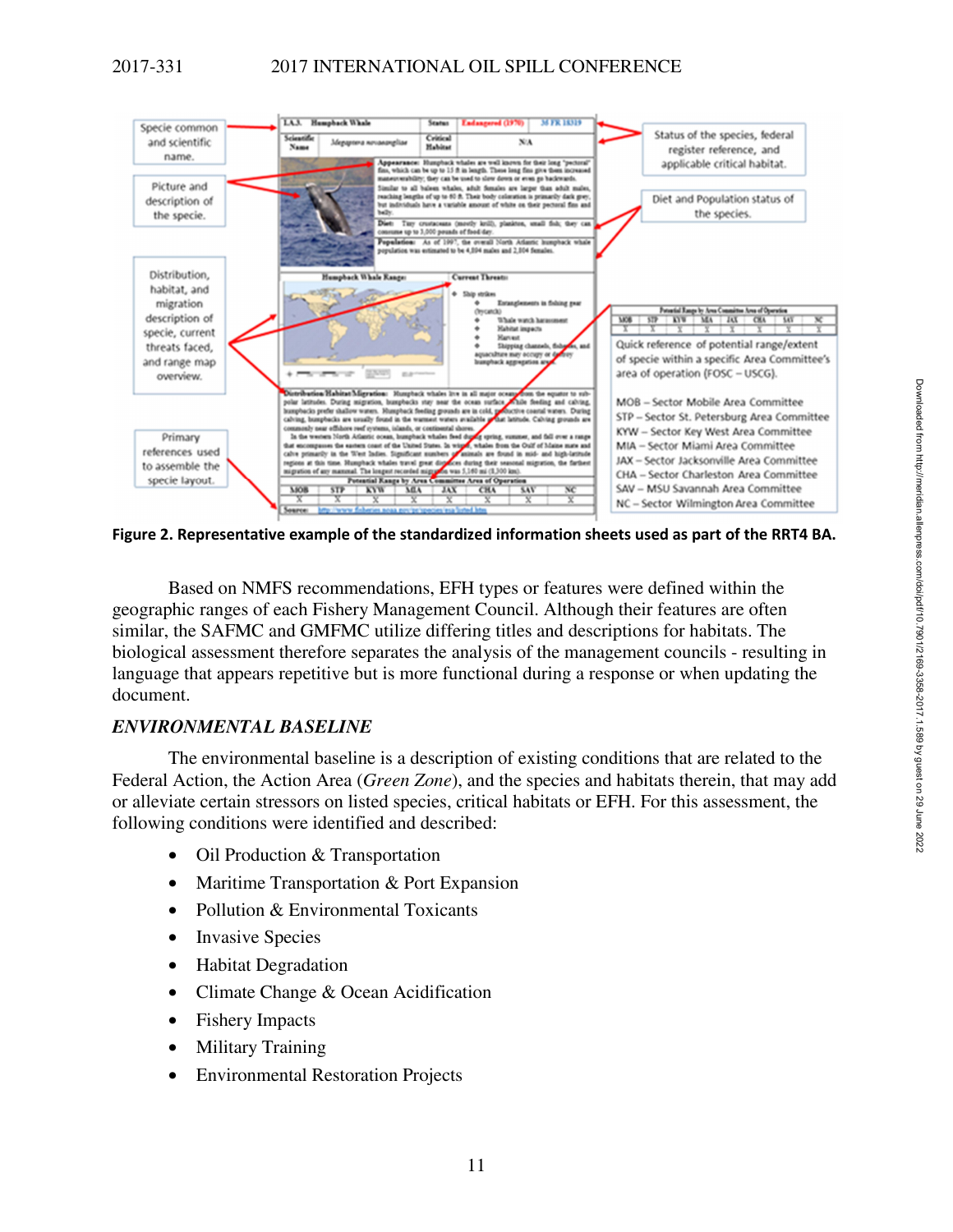### *EFFECTS OF THE ACTION*

Effects of a preauthorized dispersant and *in-situ* action are individually addressed for each species, critical habitat, and EFH. *Direct effects* are explicitly defined as those caused by the Proposed Federal Action and occur at the same time and place as the Action; and *Indirect effects* are explicitly defined as those caused by the Proposed Federal Action and are later in time, but are reasonably certain to occur (50 CFR  $\frac{8402.02}{2}$ ). Effects are assumed to occur when there is a clear pathway of exposure, when a Proposed Federal Action has been undertaken, and when the receptors or critical habitats are physically present. A complete exposure pathway to dispersants or chemically dispersed oil can only occur when all of the following elements are present (modified from (ATSDR, 2005; Suter II, Vermeire, Munns, & Sekizawa, 2003)):

- 1) An oil spill incident requiring the use of dispersants resulting in chemically dispersed oil in the water column;
- 2) Media (i.e., water, air, or sediment) must be present for dispersants and/or chemically dispersed oil to travel;
- 3) Listed species, designated critical habitat, or EFH must be present and come into direct contact with dispersants and/or chemically dispersed oil; and
- 4) A pathway of exposure leading to direct contact with the body (i.e., ingestion, inhalation, and dermal contact and absorption)

Due to similarities in life history, behavior and physiology, species are grouped by taxa in the discussion of effects, but determinations are made on individual species and critical habitats. Similar analyses are included for EFH. Only species, critical habitat, or EFH known to be present within the *Green Zone,* or are located within the immediate vicinity of the *Green Zone,* are included. Effects determinations for each resource type, jurisdiction, and response method are summarized in a series of tables (Table 2). The effects determinations for species and critical habitats were all characterized as "*may affect, not likely to adversely affect*" and no determinations of "*no affect*" or "*may affect, likely to adversely affect*" were applied to any species or critical habitat. Similarly, the effects determinations for EFH were all characterized as "*may adversely affect"* and no determinations of "*no affect"* or "*will adversely affect"* were applied to any EFH.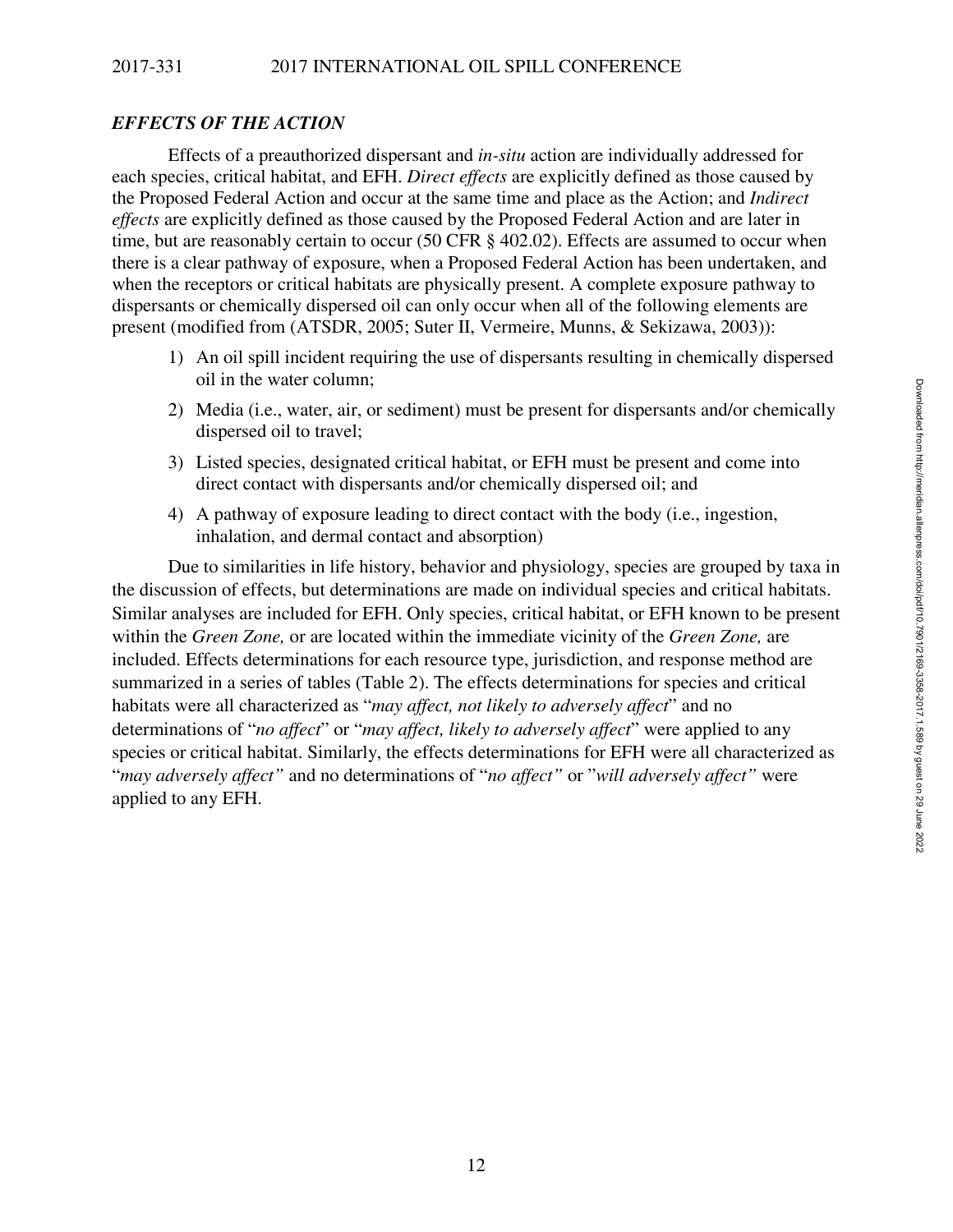| <b>Species</b>                 | All                       | <b>MOB</b>                | <b>STP</b>                                    | <b>KYW</b>                        | <b>MIA</b>              |                                           | <b>JAX CHA SAV</b>    |                         | <b>NC</b>               |  |  |  |
|--------------------------------|---------------------------|---------------------------|-----------------------------------------------|-----------------------------------|-------------------------|-------------------------------------------|-----------------------|-------------------------|-------------------------|--|--|--|
| <b>Marine Mammals</b>          |                           |                           |                                               |                                   |                         |                                           |                       |                         |                         |  |  |  |
| Sperm Whale                    | $\overline{\mathbf{X}}$   | $\overline{\mathbf{X}}$   | $\overline{\mathbf{X}}$                       | X                                 | $\mathbf X$             | $\mathbf X$                               | $\bf{X}$              | $\mathbf X$             | $\mathbf X$             |  |  |  |
| North Atlantic Right           |                           |                           |                                               | X                                 | $\mathbf{X}$            | X                                         | $\overline{X}$        | X                       | $\mathbf{X}$            |  |  |  |
| Whale                          |                           |                           |                                               |                                   |                         |                                           |                       |                         |                         |  |  |  |
| Humpback Whale                 | X                         | $\overline{X}$            | X                                             | $\mathbf X$                       | $\mathbf X$             | $\mathbf X$                               | X                     | $\mathbf X$             | $\mathbf X$             |  |  |  |
| Fin Whale                      | $\overline{\text{X}}$     | $\bar{X}$                 | X                                             | $\overline{\mathbf{X}}$           | $\overline{\mathbf{X}}$ | $\overline{\mathbf{X}}$                   | X                     | $\overline{\mathbf{X}}$ | $\mathbf X$             |  |  |  |
| Sei Whale                      | $\overline{X}$            | $\bar{X}$                 | X                                             | $\overline{\mathbf{X}}$           | $\mathbf X$             | $\overline{X}$                            | X                     | $\overline{\mathbf{X}}$ | $\mathbf X$             |  |  |  |
| <b>Brydes Whale</b>            | X                         | $\mathbf X$               | $\overline{\mathbf{X}}$                       | $\overline{\mathbf{X}}$           | $\mathbf X$             | $\mathbf X$                               | X                     | $\mathbf X$             | $\mathbf X$             |  |  |  |
|                                |                           |                           |                                               | <b>Sea Turtles</b>                |                         |                                           |                       |                         |                         |  |  |  |
| Kemp's ridley Sea Turtle       | $\boldsymbol{\mathrm{X}}$ | $\boldsymbol{\mathrm{X}}$ | $\mathbf X$                                   | X                                 | X                       | X                                         | X                     | X                       | $\mathbf X$             |  |  |  |
| Green Sea Turtle               | X                         | $\overline{\text{X}}$     | $\overline{\text{X}}$                         | $\overline{\mathbf{X}}$           | $\overline{\mathbf{X}}$ | X                                         | X                     | X                       | $\bar{X}$               |  |  |  |
| Loggerhead Sea Turtle          | $\overline{\text{X}}$     | $\bar{X}$                 | $\overline{\text{X}}$                         | $\overline{\mathbf{X}}$           | $\overline{\mathbf{X}}$ | $\bar{X}$                                 | X                     | $\overline{\mathbf{X}}$ | $\overline{\mathbf{X}}$ |  |  |  |
| Leatherback Sea Turtle         | $\overline{\text{X}}$     | $\overline{\text{X}}$     | $\overline{X}$                                | $\overline{\mathbf{X}}$           | $\overline{\mathbf{X}}$ | $\overline{\mathbf{X}}$                   | X                     | $\overline{\mathbf{X}}$ | $\overline{\mathbf{X}}$ |  |  |  |
| Hawksbill Sea Turtle           | X                         | $\overline{\mathbf{X}}$   | X                                             | $\overline{\mathbf{X}}$           | $\overline{\mathbf{X}}$ | X                                         | $\mathbf X$           | $\mathbf X$             | $\mathbf X$             |  |  |  |
|                                |                           |                           |                                               | <b>Anadromous and Marine Fish</b> |                         |                                           |                       |                         |                         |  |  |  |
| Smalltooth sawfish             | $\mathbf X$               | $\mathbf X$               | X                                             | X                                 | X                       | X                                         | $\mathbf X$           | X                       | X                       |  |  |  |
| <b>Gulf Sturgeon</b>           |                           | $\mathbf X$               | $\mathbf X$                                   |                                   |                         |                                           |                       |                         |                         |  |  |  |
| Scalloped Hammerhead           | X                         | $\overline{\mathbf{X}}$   | $\overline{\mathbf{X}}$                       | $\mathbf X$                       | $\mathbf X$             | $\mathbf X$                               | $\mathbf X$           | $\mathbf X$             | $\mathbf X$             |  |  |  |
| Atlantic Sturgeon              |                           |                           |                                               |                                   |                         |                                           | X                     | X                       | X                       |  |  |  |
| Carolina DPS                   |                           |                           |                                               |                                   |                         |                                           |                       |                         |                         |  |  |  |
| <b>Atlantic Sturgeon South</b> |                           |                           |                                               |                                   | X                       | $\mathbf{X}$                              | $\overline{X}$        | X                       | $\mathbf{X}$            |  |  |  |
| <b>Atlantic DPS</b>            |                           |                           |                                               |                                   |                         |                                           |                       |                         |                         |  |  |  |
| Shortnose Sturgeon             |                           |                           |                                               |                                   | $\mathbf X$             | $\mathbf X$                               | X                     | $\mathbf X$             | $\mathbf X$             |  |  |  |
| Nassau Grouper                 |                           |                           |                                               | $\overline{\mathbf{X}}$           | $\overline{\mathbf{X}}$ | $\overline{\text{X}}$                     | $\overline{\text{X}}$ | $\overline{\mathbf{X}}$ | $\overline{\mathbf{X}}$ |  |  |  |
|                                |                           |                           |                                               | <b>Corals</b>                     |                         |                                           |                       |                         |                         |  |  |  |
| <b>Elkhorn Coral</b>           |                           |                           |                                               | X                                 | $\mathbf X$             |                                           |                       |                         |                         |  |  |  |
| Staghorn Coral,                |                           |                           |                                               | $\overline{\text{X}}$             | $\overline{\text{X}}$   |                                           |                       |                         |                         |  |  |  |
| Rough Cactus Coral             |                           |                           | X                                             | $\overline{\text{X}}$             | $\overline{\text{X}}$   | $\overline{\mathbf{X}}$                   |                       |                         |                         |  |  |  |
| Mountainous Star Coral         |                           |                           | $\overline{\text{X}}$                         | $\overline{\mathbf{X}}$           | $\mathbf X$             | $\overline{\text{X}}$                     |                       |                         |                         |  |  |  |
| <b>Lobed Star Coral</b>        |                           |                           | $\overline{\text{X}}$                         | $\overline{\mathbf{X}}$           | $\overline{\text{X}}$   | $\overline{\mathbf{X}}$                   |                       |                         |                         |  |  |  |
| Pillar Coral                   |                           |                           | $\overline{\text{X}}$                         | $\overline{\text{X}}$             | $\overline{\text{X}}$   | $\overline{\text{X}}$                     |                       |                         |                         |  |  |  |
| <b>Boulder Star Coral</b>      |                           |                           | $\overline{\text{X}}$                         | $\overline{\mathbf{X}}$           | $\overline{\mathbf{X}}$ | $\overline{\text{X}}$                     |                       |                         |                         |  |  |  |
|                                |                           |                           |                                               | <b>Seagrass</b>                   |                         |                                           |                       |                         |                         |  |  |  |
| Johnson's Seagrass             |                           |                           |                                               |                                   | X                       |                                           |                       |                         |                         |  |  |  |
| Determination                  | No affect                 |                           | May affect, not likely to<br>adversely affect |                                   |                         | May affect, likely to adversely<br>affect |                       |                         |                         |  |  |  |

## **Table 2. Representative example of the final determinations on the impacts of the federal actions used as part of the RRT4 BA.**

## *CONSERVATION MEASURES*

Both the ISBP and DUP contain protocols that must be followed as part of the conditions for preauthorization. These requirements can be regarded as initial control measures developed in consideration of a burn or dispersant operation. These control measures are then augmented by the conservation measures developed in consideration of the potential biological impacts. Additional recommended measures are identified through the formal consultation process to prevent risk of injury to wildlife, especially endangered or threatened species; critical habitat; and essential fish habitat. The conservation measures provided in the BA have been identified in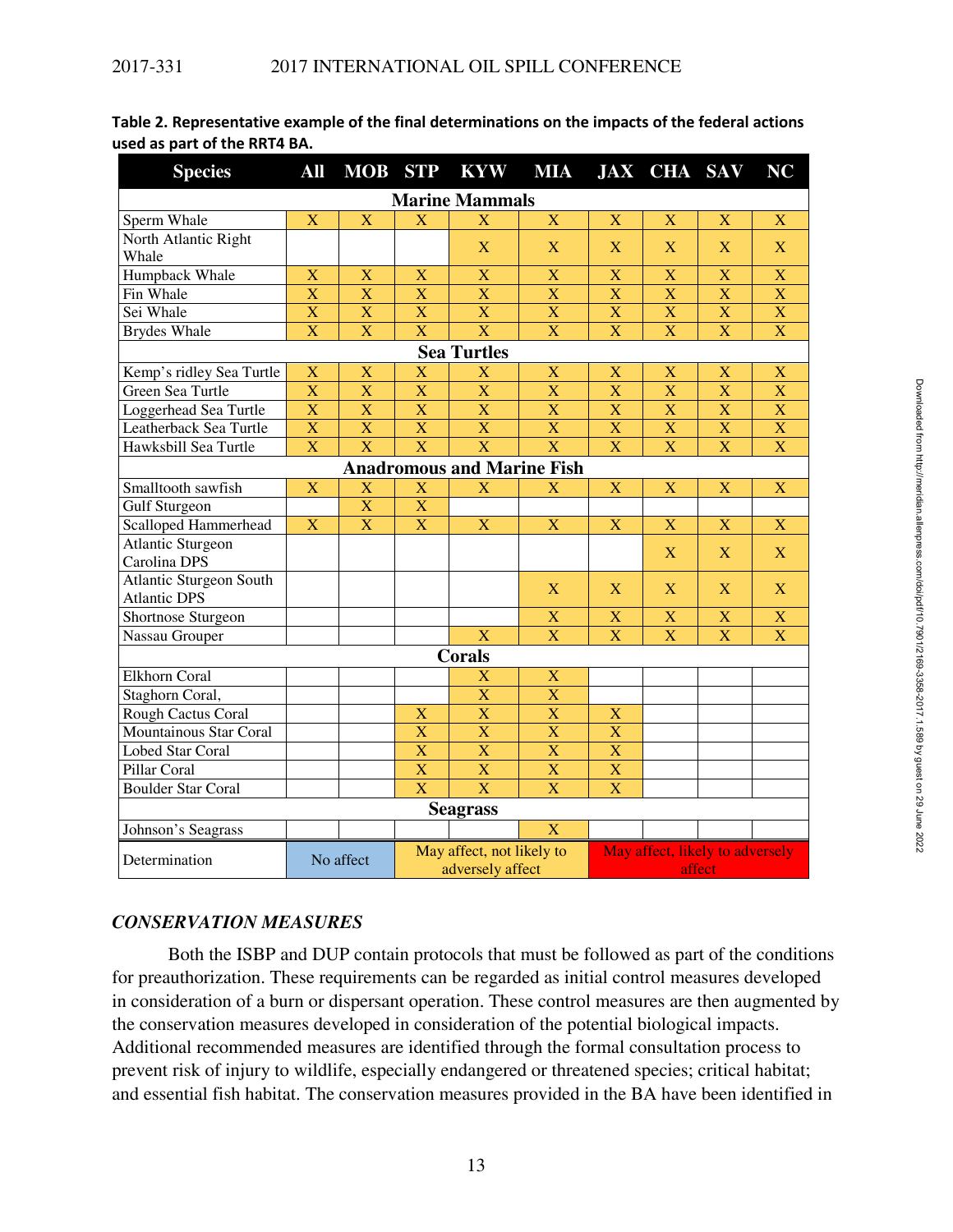consultation with NOAA, NMFS, USFWS, SAFMC, GMFMC, EPA, and USCG. Thirty-six measures were adopted for burn operations and twenty-six measures were identified for dispersant use. Furthermore, additional conservation and protection measures for Habitat Areas of Particular Concern (HAPC) were added for both FMCs (11 HAPCs under the SAFMC and 5 HAPCs under the GOMFMC).These measures must be employed where the conditions identified by the service agency apply and can be added to contingency plans, operational plans, incident action plans, ICS-204s, Safe Work Practices, etc., as appropriate for the management of the incident.

#### *PLAN MAINTENANCE*

Annually, the RRT4 will review this biological assessment in order to validate that the information contained therein reflects the latest science, technology, plans, and listed species and critical habitats. As such, specific to ESA and EFH consultation, the RRT4 will request of the Services any updated listing of species, critical habitats, and EFH to ensure the latest information is contained in the BA.

#### *CONCLUSIONS*

The development of the RRT4 BA for ESA Section 7 and EFH consultation was necessitated both by the updates to their ISBP and DUP and modifications to listed species and critical habitats. One goal of the RRT4 Science and Technology Committee Biological Assessment Team was to utilize the best parts of similar documents developed by other RRTs and a combined BA for multiple response strategies. Key factors to the RRT4 BA which are unique include the incorporation of EFH consultation and the use of modeling for toxicological impacts within representative spill scenarios. For utility, species status information is separated and formatted for inclusion in incident specific planning documents and effects determinations are summarized in tables for reference efficiency. Conservation measures are also tabulated in a separate appendix for inclusion in planning documents when needed. The structure of this BA is stable and its content is flexible in response to future modifications to proposed and listed species and habitats under ESA and changes in EFHs or HAPCs.

The BA was signed and submitted to NMFS and USFWS for consultation in August of 2016. RRT4's developments in this project compliment and contribute to the body of work being conducted by the Regional Response Teams and the Area Committees throughout the country in producing functional assessments and consultations for response plans.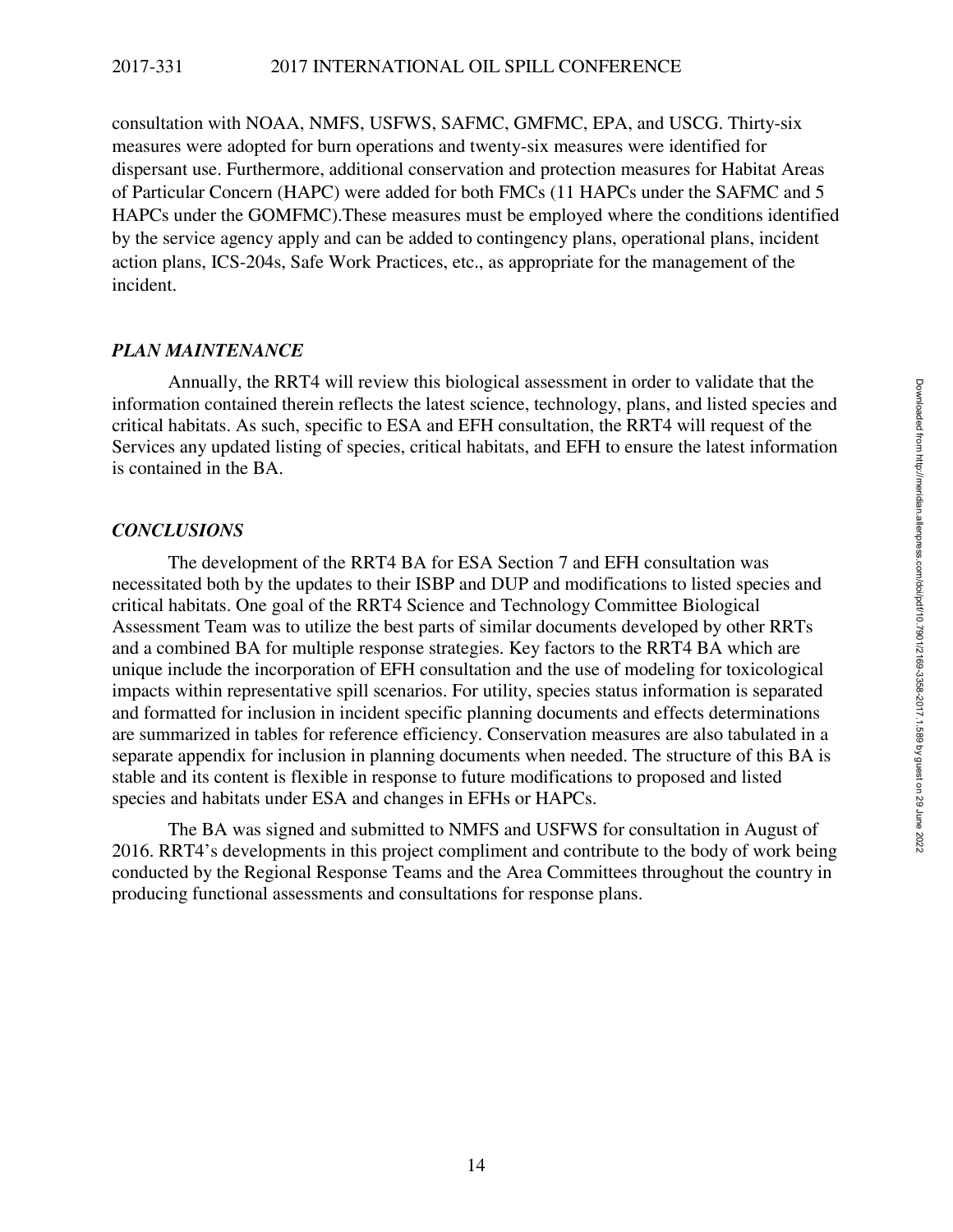### 2017-331 2017 INTERNATIONAL OIL SPILL CONFERENCE

## *REFERENCES*

ATSDR. (2005). *Public health assessment guidance manual (update). Chapter 6: Exposure evaluation: Evaluating exposure pathways*. Atlanta, GA: Agency for Toxic Substances and Disease Registry.

Beegle-Krause, J. (2001). *General NOAA Oil Modeling Environment (GNOME): a new spill trajectory model.* Paper presented at the International Oil Spill Conference, American Petroleum Institute.

Bejarano, A. C., & Mearns, A. J. (2015). Improving environmental assessments by integrating Species Sensitivity Distributions into environmental modeling: Examples with two hypothetical oil spills. *Marine Pollution Bulletin, 93*(1), 172-182.

BSEE. (2015). *Complete Worst Case Discharge Table from existing OSRPs* [Spreadsheet].

Lehr, W., Jones, R., Evans, M., Simecek-Beatty, D., & Overstreet, R. (2002). Revisions of the ADIOS oil spill model. *Environmental Modelling & Software, 17*(2), 189-197.

NMFS. (2004). *Essential Fish Habitat Consultation Guidance*. Silver Spring, MD: NMFS Office of Habitat Conservation.

NOAA. (2009). Dispersant Mission Planner (DMP2). Retrieved from http://response.restoration.noaa.gov/oil-and-chemical-spills/oil-spills/response-tools/dispersantmission-planner-dmp2.html

NOAA/ERD (Producer). (2013). General NOAA Operational Modeling Environment (GNOME model) http://response.restoration.noaa.gov (accessed December 18, 2013).

Rufe, V. R., Moore, R. C., Behler, D., Cunningham, J., Dietrick, L., Joves, A., . . . Tarpley, J. (2011). BP Deepwater Horizon Oil Spill Incident Specific Preparedness Review (ISPR) (pp. 164): U.S. Coast Guard.

Simecek-Beatty, D., C., O. C., & Lehr, W. J. (2002). *3-D modeling of chemically dispersed oil.* Paper presented at the Proceedings of Twenty-Fifth Arctic and Marine Oilspill Technical Seminar, Calgary, Alberta, Canada. Environment Canada. Ottawa, Ontario, Canada.

Suter II, G. W., Vermeire, T., Munns, W. R., & Sekizawa, J. (2003). Framework for the integration of health and ecological risk assessment. *Human and Ecological Risk Assessment, 9*(1), 281-301.

Tulis, D. S., & Caplis, C. J. (2010, December 6, 2010). [National Response Team Memorandum: Use of Dispersants on Oil Spills - Interim Actions].

U.S. Army Corps of Engineers. (2013). Waterborne Transportation Lines of the United States, Vol 3 – Vessel Characteristics. Alexandria, VA: U.S. Army Corps of Engineers Institute for Water Resources.

U.S. EIA. (2015). U.S. Crude Oil Production to 2025: Updated Projection of Crude Types. Washington, DC: U.S. Energy Information Administration.

USCG. (2011). On Scene Coordinator Report: Deepwater Horizon Oil Spill.